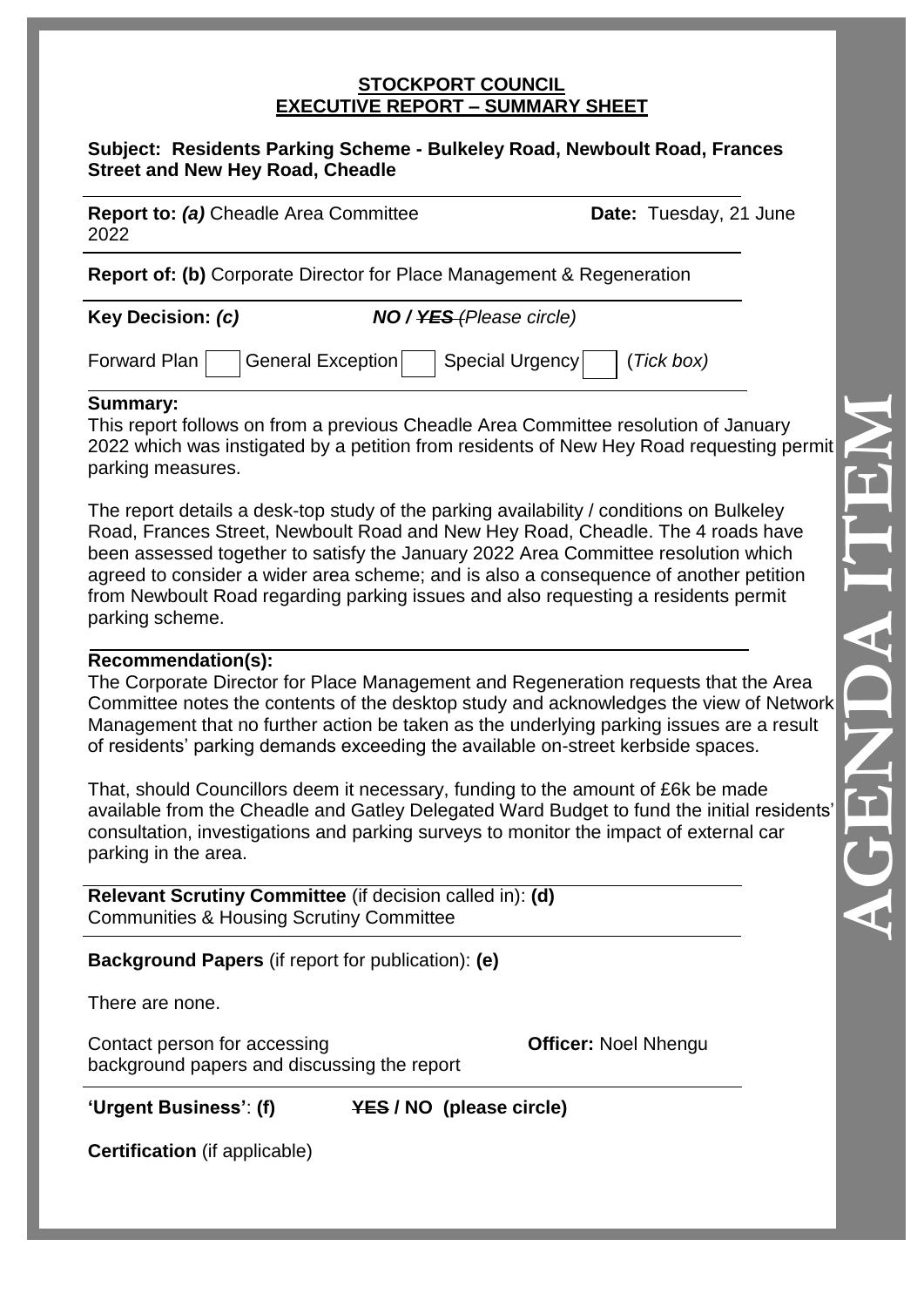This report should be considered as 'urgent business' and the decision exempted from 'call-in' for the following reason(s):

The written consent of Councillor **and the Chief Executive/Monitoring** Officer/Borough Treasurer for the decision to be treated as 'urgent business' was obtained on /will be obtained before the decision is implemented.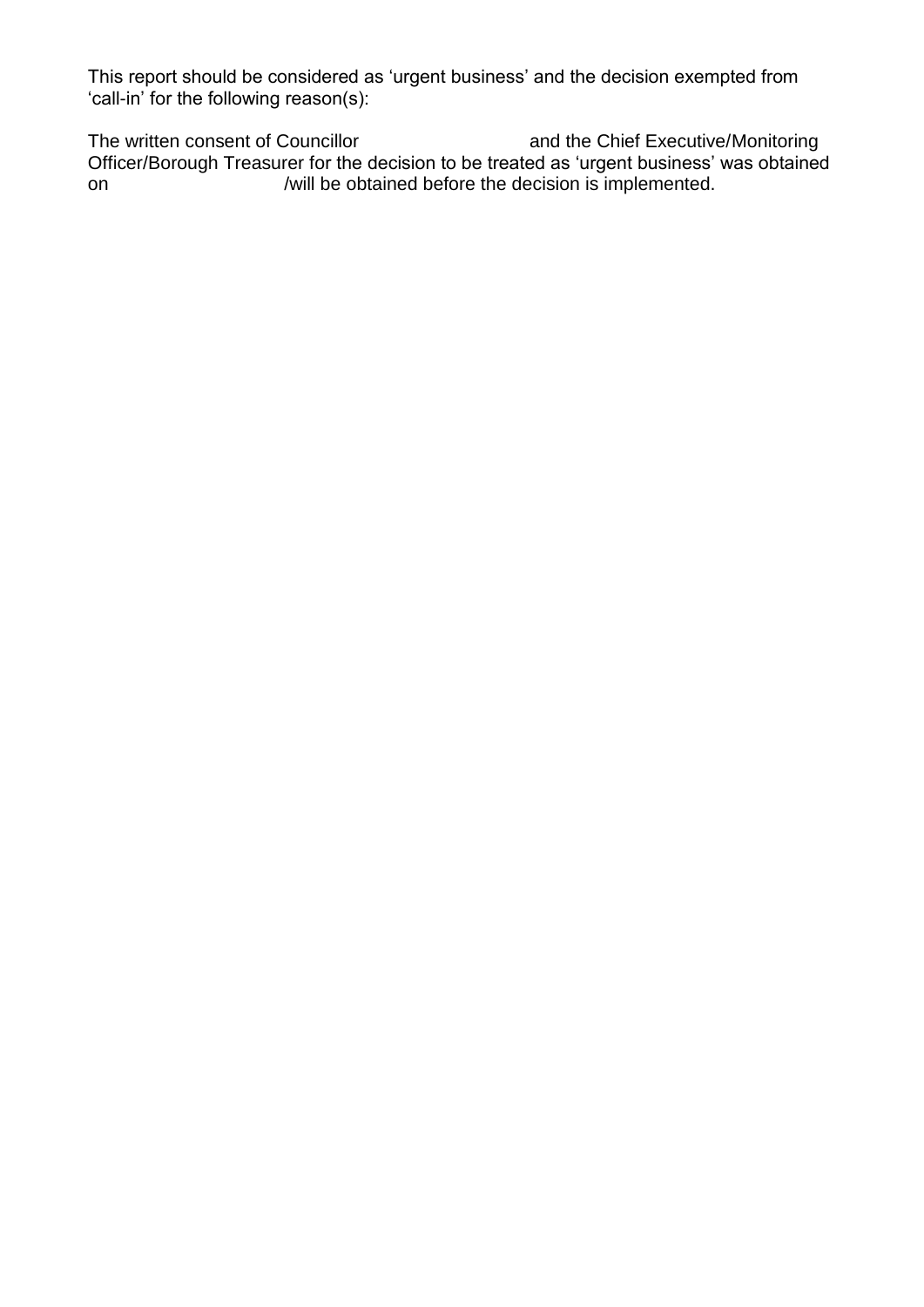### **Residents Parking Scheme - Bulkeley Road, Newboult Road, Frances Street and New Hey Road, Cheadle**

Report of the Corporate Director for Place Management & Regeneration

# **1. INTRODUCTION AND PURPOSE OF REPORT**

1.1 This report contains a desktop study which details the parking availability / conditions on Bulkeley Road, Frances Street, Newboult Road and New Hey Road, Cheadle.

# **2. BACKGROUND**

- 2.1. A petition containing 46 signatures was previously submitted to the Council by residents of New Hey Road requesting the introduction of permit parking measures on their road owing to parking difficulties experienced by locals. This was noted by the Cheadle Area Committee on 25<sup>th</sup> January 2022, where it was also agreed for further options to be considered, including a wider area scheme.
- 2.2. Another petition was subsequently received from Newboult Road, also citing parking issues experienced by residents.
- 2.3. The below study therefore details the parking availability on the 4 roads stated above, as it is clear that there are some ongoing issues in the locality as a whole, and to fulfil the agreement from 2.1 above.

# **3. DESKTOP STUDY DETAILS**

3.1. The below details parking on Bulkeley Road and New Hey Road as established through measurements on Google Maps and our QGIS mapping system.

# 3.2. **New Hey Road:**

- a) Up to house No.52, New Hey Road has 26 properties on its westerly side and 25 properties on the easterly side. Each side has roughly 125m of unrestricted kerb space. This can accommodate up to 42 parked cars.
- b) Properties beyond No.52 (up to the start of the bend to the cul-de-sac) have offstreet parking. Taking off individual drive entrances on both sides, this section can accommodate up to 16 parked cars.
- c) In total, New Hey Road has 69 residential properties and an on-street parking capacity for up to 58 vehicles.
- d) Private drives on this road have a capacity of at least 17 cars.
- 3.3. According to the 2011 census, car ownership in the area is 1.21 per property. The Department for Transport (DfT) projects vehicle ownership increases to be between 1% to 2% annually. Over the 11 years from the date of census, a 1% yearly increase results in a 1.35 present ownership rate, with a 2% yearly increase equating to 1.51 present car ownership rate per property.
	- a) There are 69 properties on New Hey Road, multiplied by 1.35 (the lower DfT projection of annual car ownership rise since 2011) that is 93.15
	- b) It is therefore projected that at least 93 cars require parking on this road.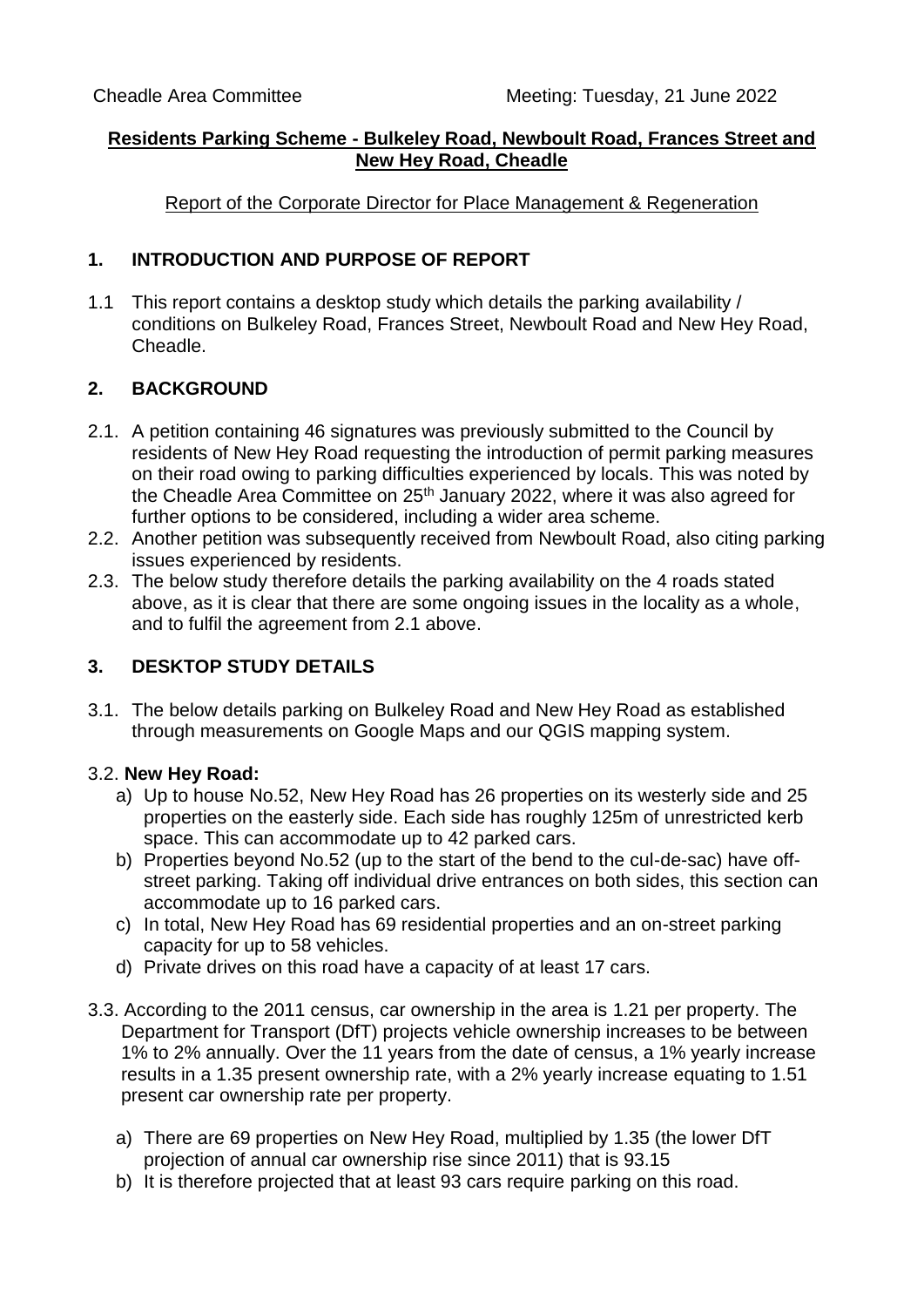- c) The available on-street parking (58) plus the private parking capacity (17) represents a total of 75 vehicles. There is therefore a shortfall of 18 on-street spaces to current projections.
- 3.4. Bulkeley Road:
	- a) The westerly side of Bulkeley Road has 32 properties and 207m of unrestricted kerb space. Taking off drive entrances (85m), this section can accommodate up to 20 parked cars.
	- b) The easterly side has 40 properties and 211m of unrestricted kerb space. Taking off drive entrances (18m), this section can accommodate up to 30 parked cars.
	- c) In total, Bulkeley Road has 72 residential properties and an on-street parking capacity for up to 50 vehicles.
	- d) There is also a 4-car private car park on this road. That, along with private residential drives have a total combined capacity for at least 21 cars.
- 3.5. The car ownership rate as per the 2011 census was 1.21 per property and projected to have increased to at least 1.35 over the last 11 years as per point 2 above.
	- a) There are 72 properties on Bulkeley Road, multiplied by 1.35 (The lower DfT projection of annual car ownership rise since 2011) that is 97.2
	- b) It is therefore projected that at least 97 cars require parking on this road.
	- c) The available on-street parking (50) plus the private parking capacity (21) represents a total of 71 vehicles. There is therefore a shortfall of 26 on-street spaces to current projections.
- 3.6. The below details the existing parking availability/arrangements on Frances Street and Newboult Street. These have been studied separately as the car ownership rate on the 2 streets is different to New Hey and Bulkeley Roads. It is worthwhile noting that the Council was subject to a petition from residents of Newboult Street earlier this year pertaining to parking issues.
- 3.7. Newboult Street:
	- a) The westerly side of Newboult Road has 22 frontages and 215m of unrestricted kerb space. Taking away accesses to private drives, this can accommodate up to 19 parked vehicles.
	- b) The easterly side has 30 frontages and 215 metres of unrestricted kerb space. Taking away accesses to private drives, this can accommodate up to 22 parked vehicles.
	- c) In total, there are 52 frontages on Newboult Road and a total on-street parking capacity for up to 41 vehicles.
	- d) Private drives on this road have a capacity for at least 23 cars
- 3.8. According to the 2011 census, car ownership in the area is 1.1 per property. The DfT projects vehicle ownership increases to be between 1% to 2% annually. Over the 11 years from the date of census, a 1% yearly increase results in a 1.23 present ownership rate, with a 2% yearly increase equating to 1.37 present car ownership rate per property.
	- a) There are 52 properties on Newboult Road, multiplied by 1.1 (the lower DfT projection of annual car ownership rise since 2011) that is 57.2
	- b) It is therefore projected that at least 57 cars require parking on this road.
	- c) The available on-street parking (41) plus the private parking capacity (23) represents a total of 64 vehicles. There is therefore a surplus of 7 on-street spaces to current projections.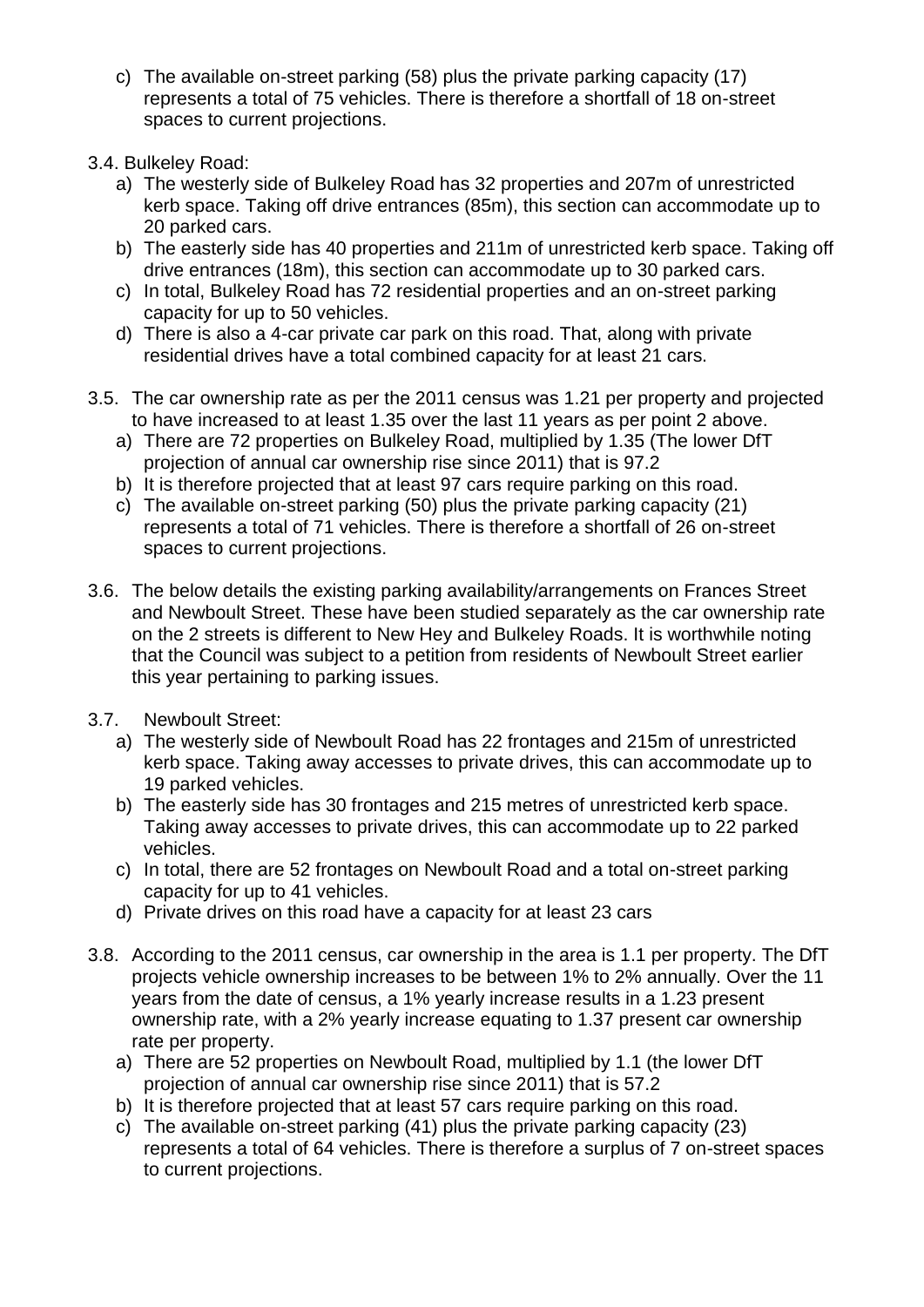#### 3.9. Frances Street:

- a) There are 36 residential properties on the easterly side of this unrestricted road (except for the double yellow lines at its junction with the A560 Stockport Road).
- b) Due to its narrow width, on-street parking is not suitable.
- c) There are however 25 private parking spaces and garages on the opposite side of the road.
- d) In addition, there is a private car park at the bottom of the road with a capacity for up to 15 vehicles.
- 3.10. The car ownership rate as per the 2011 census was 1.1 per property and projected to have increased to at least 1.23 over the last 11 years as per point 8 above.
	- a) There are 36 properties on Frances Street, multiplied by 1.23 (The lower DfT projection of annual car ownership rise since 2011) that is 44.28
	- b) It is therefore projected that at least 44 cars require parking on this road.
	- c) As the road is not suitable for parking owing to its narrow width, the available 40 offstreet parking facilities (25 private parking spaces & a private car park for up to 15 cars) results in a shortfall of 4 spaces to current projections.

### **Figure 1 – Map showing area where car ownership projection is 1.35 per property.**

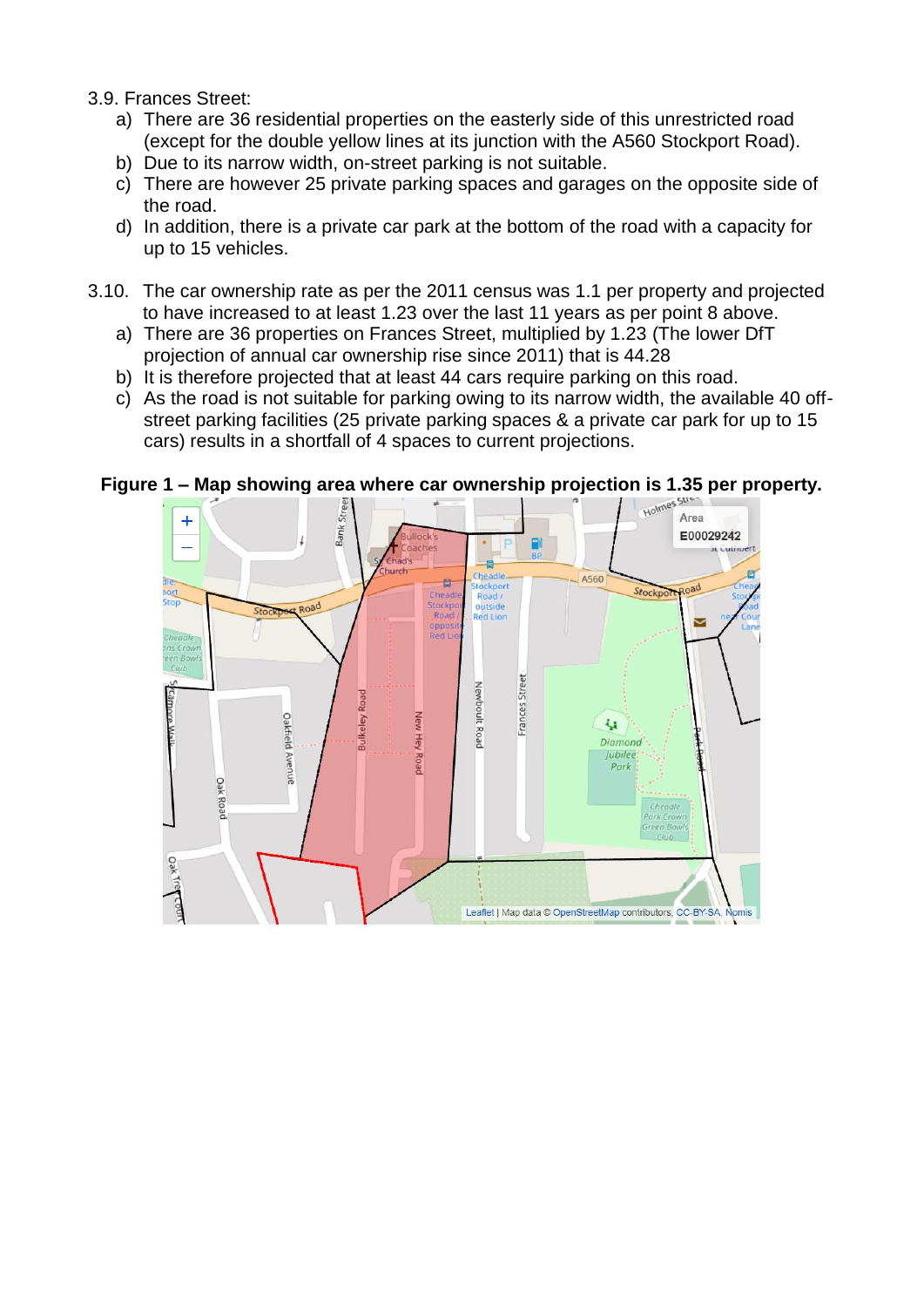**Figure 2 – Map showing area where car ownership projection is 1.23 per property.** 



- 3.11. Looking at both areas together where the predicted car ownership is 1.35 and 1.23 respectively, we are able to come out with an average rate of 1.29 for all the 4 streets in question.
	- a) There is a total of 229 residential properties on Bulkeley Road, Frances Street, Newboult Road and New Hey Road altogether.
	- b) Looking at the number of properties (229) and multiplying by 1.29 (average area ownership rate) gives 295.41.
	- c) It is therefore projected that 295 cars require parking in the area comprising of the 4 streets.
	- d) The total available on-street parking (149), plus the private parking capacity (101) represents a total parking capacity of 250 vehicles for the 4 streets combined.
	- e) There is therefore an overall areawide shortfall of 45 parking spaces to current projections.
- 3.12. Please note that the predicted ownership at 10 above is based on the lower average growth rate of 1% per annum.
	- a) Looking at the higher predicted DfT growth rate of 2%, the average ownership rate for the area would be 1.44 cars per property (average between 1.51 & 1.37).
	- b) In that case, the 229 properties in the area would be anticipated to own roughly 329 vehicles, thus leaving an areawide shortfall of 79 parking spaces.
	- c) Looking at the higher predicted ownership rate, on the assumption that all residents with cars work, current statistics show that approximately 12% work night shifts. This reduces the number of vehicles wanting to park during the night by 40, resulting in a night-time short fall of 39 spaces.
	- d) Also based on the higher predicted rate, current statics show a 75.5% workforce with 46.6% still working the majority from home. So, we can assume 248 vehicles are owned by workers and of these, 116 belong to employed persons who work several days working from home. This results in 196 residents' vehicles requiring parking during the daytime thereby leaving 54 unoccupied private and on-street parking spaces during the day.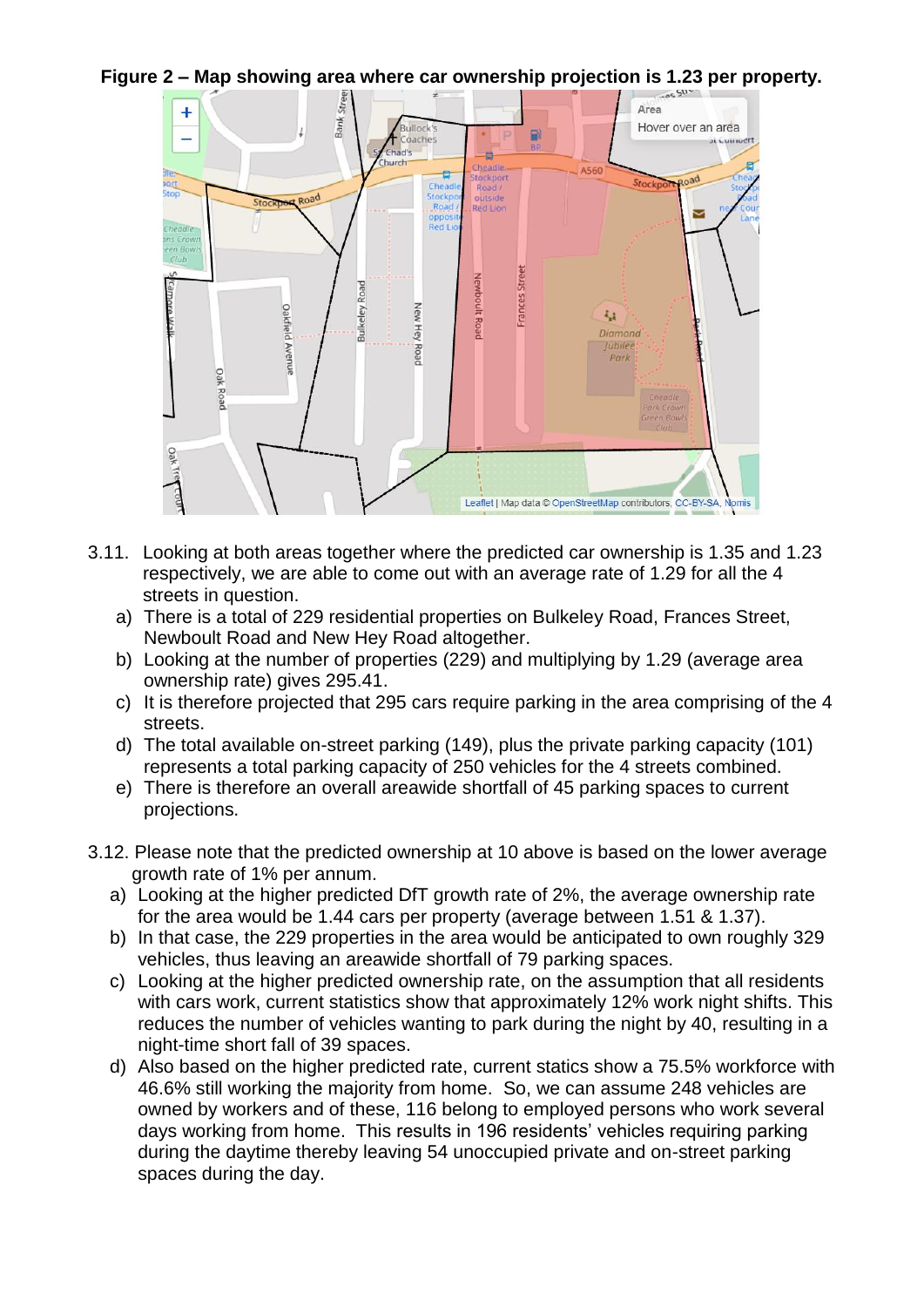- 3.13. Please note that visitors parking or residents above the shops on Stockport Road have not been considered in any of the calculations. Thus, the above calculations will be impacted more, reducing the amount of parking space available.
- 3.14. It is the opinion of Network Management that the above area suffers from issues with evening parking that cannot be resolved as there are simply too many residents' vehicles for the parking space available. During the daytime there are 54 spaces, and this is assuming that cars are parking perfectly optimising the road space, though we doubt that is the case.
- 3.15. When working out available kerb parking spaces we use 5.5m for the cars on the end of the parking area/bay and 6m for cars parking in the middle, which is based on design guidance to allow for parallel parking. Notwithstanding the above figures, it is possible that vehicle ownership has grown at more than the higher DfT projection rate of 2% per year, thereby making the available parking space shortfall bigger. The exact vehicle ownership numbers in the area can only be ascertained through a survey/parking questionnaire and this is assuming all residents would complete and provide accurate information.
- 3.16. With 2 petitions received from New Hey Road and Newboult Road respectively, it is clear that the area is experiencing some parking issues. However, from the desk top study Network Management would recommend no further action as this is a resident vs resident issue, a case of parking demand exceeding supply.
- 3.17. However, if Councillors prefer, a report can be submitted to the next Area Committee where we will be seeking funding to the amount of £6k from the Delegated Ward Budget. This would fund the initial consultation to see if there is residents' support and if so, site surveys will then be conducted to monitor the external impact from other car users.
- 3.18. However, please note, for an area to qualify for a residents parking scheme, Stockport Council's Residential Parking Scheme Policy states that investigations must show a daytime problem that around 60% of the cars do not belong to residents and around 85% of the available kerb space is occupied for more than 6hrs of the day. Furthermore, there is a night-time problem if around 40% of the cars do not belong to residents and around 85% of the available kerb space is occupied for more than 4hrs of the night.

# **4. FINANCIAL IMPLICATIONS**

4.1. £6k

# **5. EQUALITIES/COMMUNITY IMPACT ASSESSMENT**

- 5.1. Equal Opportunities
	- To provide a suitable and safer environment for pedestrians and other road users. The scheme contributes to the Council's vision statement "Promote equal life outcomes for all by tackling known inequalities across the borough of Stockport".